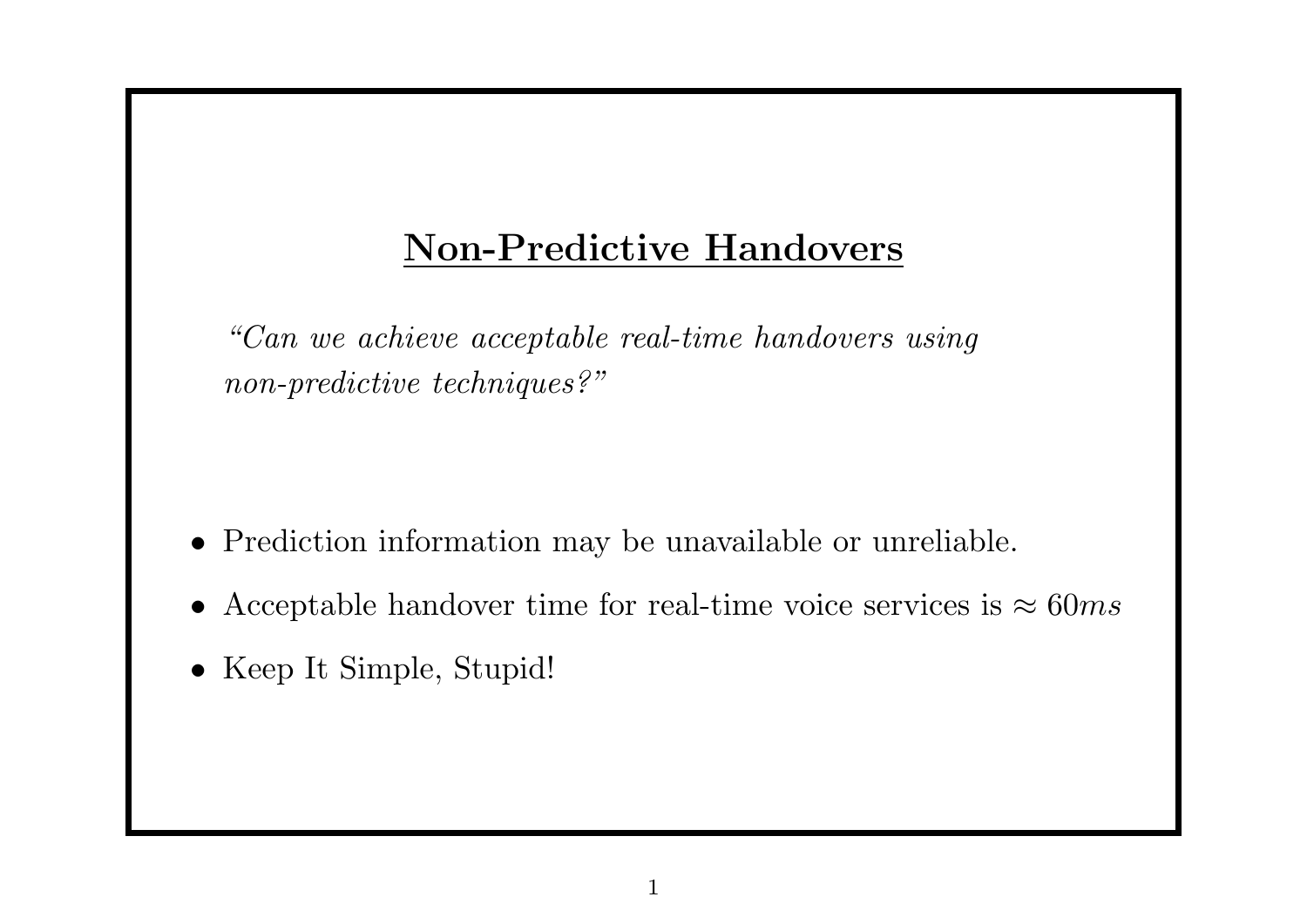#### Four Delays

- Movement Detection Delay
- Router Advertisement Delay
- Duplicate Address Detection Delay
- Binding Update RTT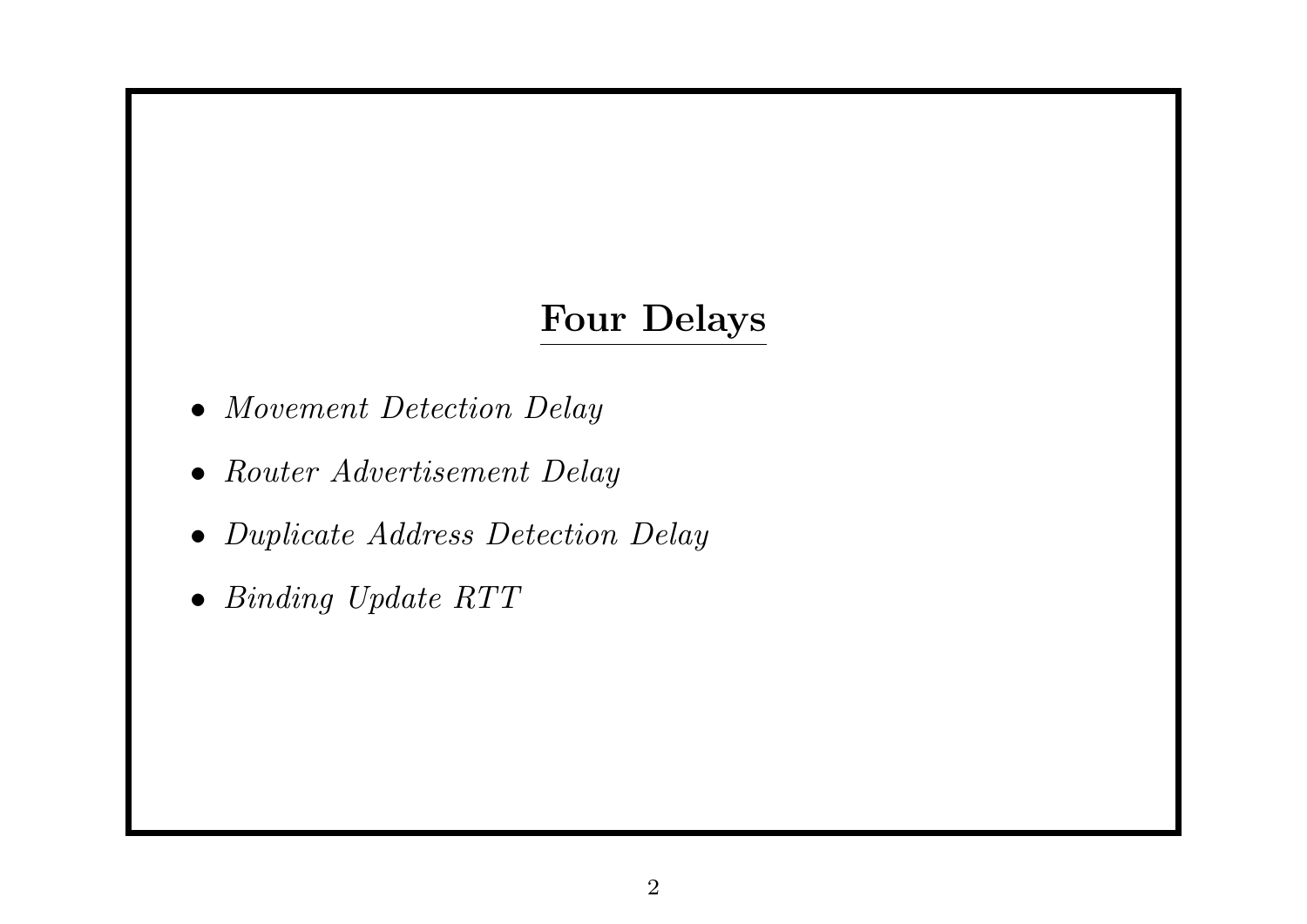### Potential Solutions

There are other potential mechanisms to address each delay, but for our testing we have concentrated on:

- L2 Triggers and Fast RS
- $\bullet$  Fast RA
- Optimistic DAD
- $HMIPv6$

drafts: draft-daley-mobileip-movedetect-00 ; draft-mkhalil-ipv6-fastra-02 ; draft-ietf-mobileip-hmipv6-06 ; draft-moore-ipv6-optimistic-dad-02 .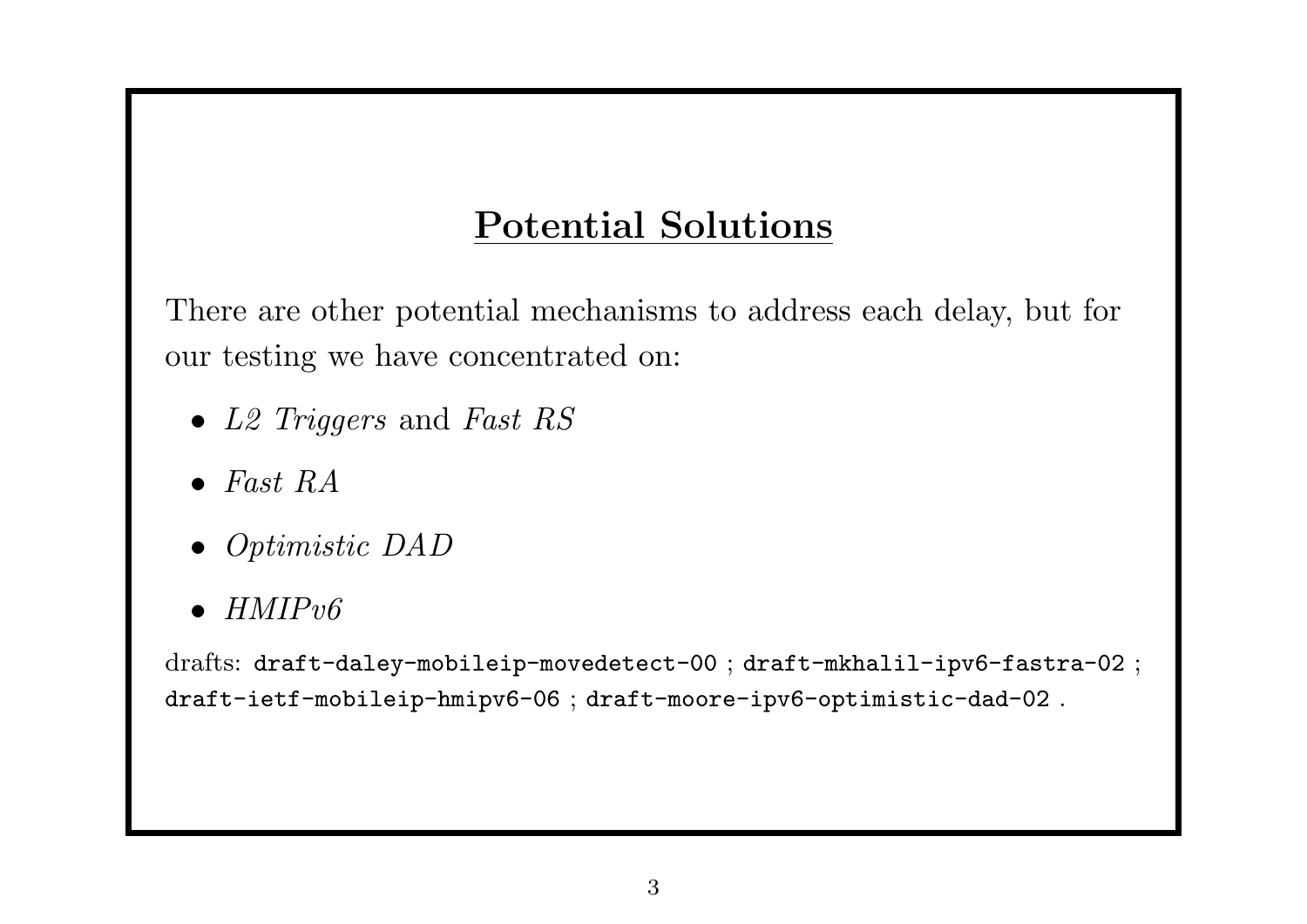# Testing



- Linux / mipl used for MN, HA, MAP, ARs, CN
- 802.11b APs
- NISTnet introduces 200ms RTT between MAP and HA
- 120 handovers per test, with non-repeating prefixes
- RAs sent every 3-4s (as per RFC2461)
- BU Piggybacking disabled
- L3 delay is measured from Link-up trigger to BAck reception.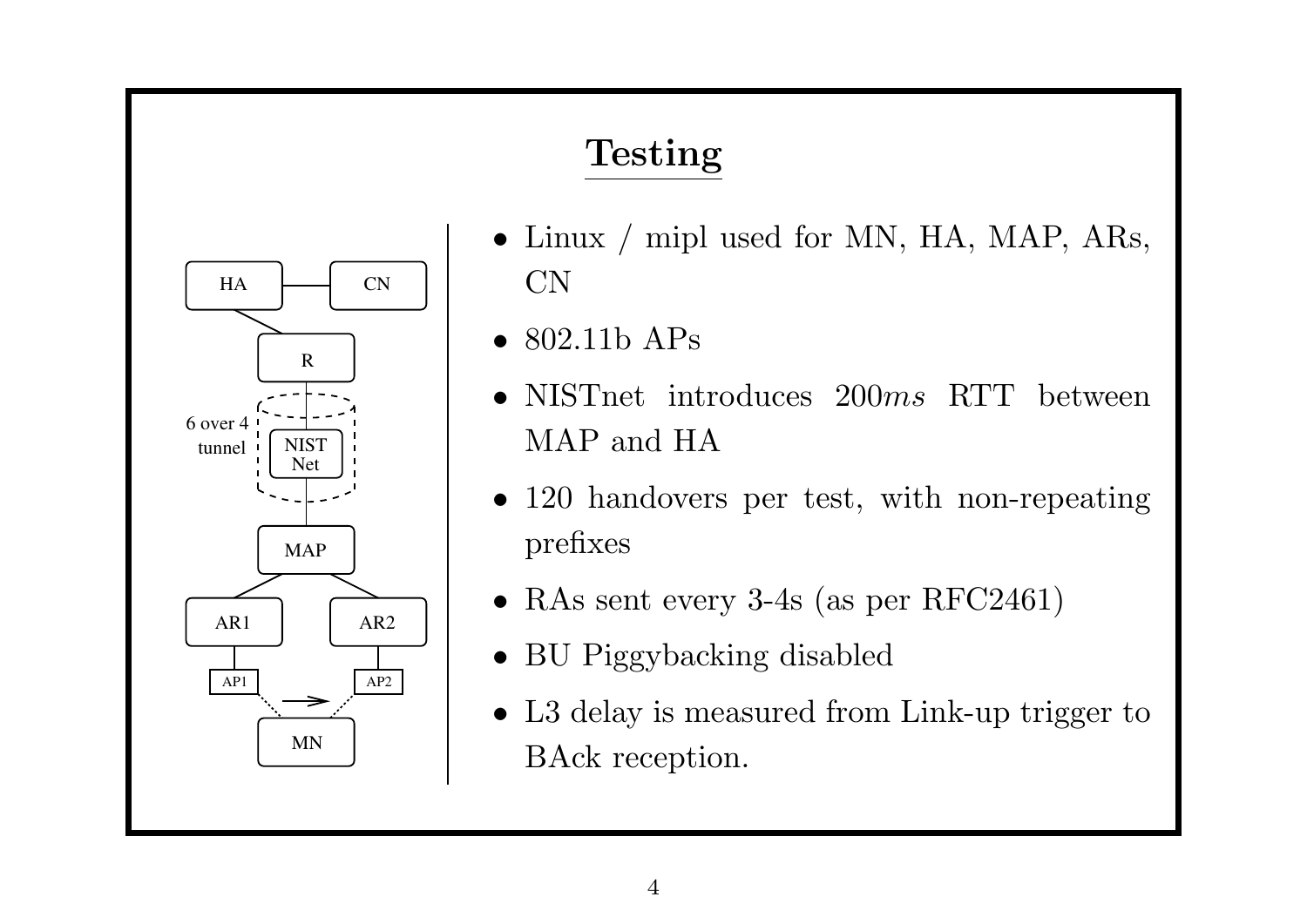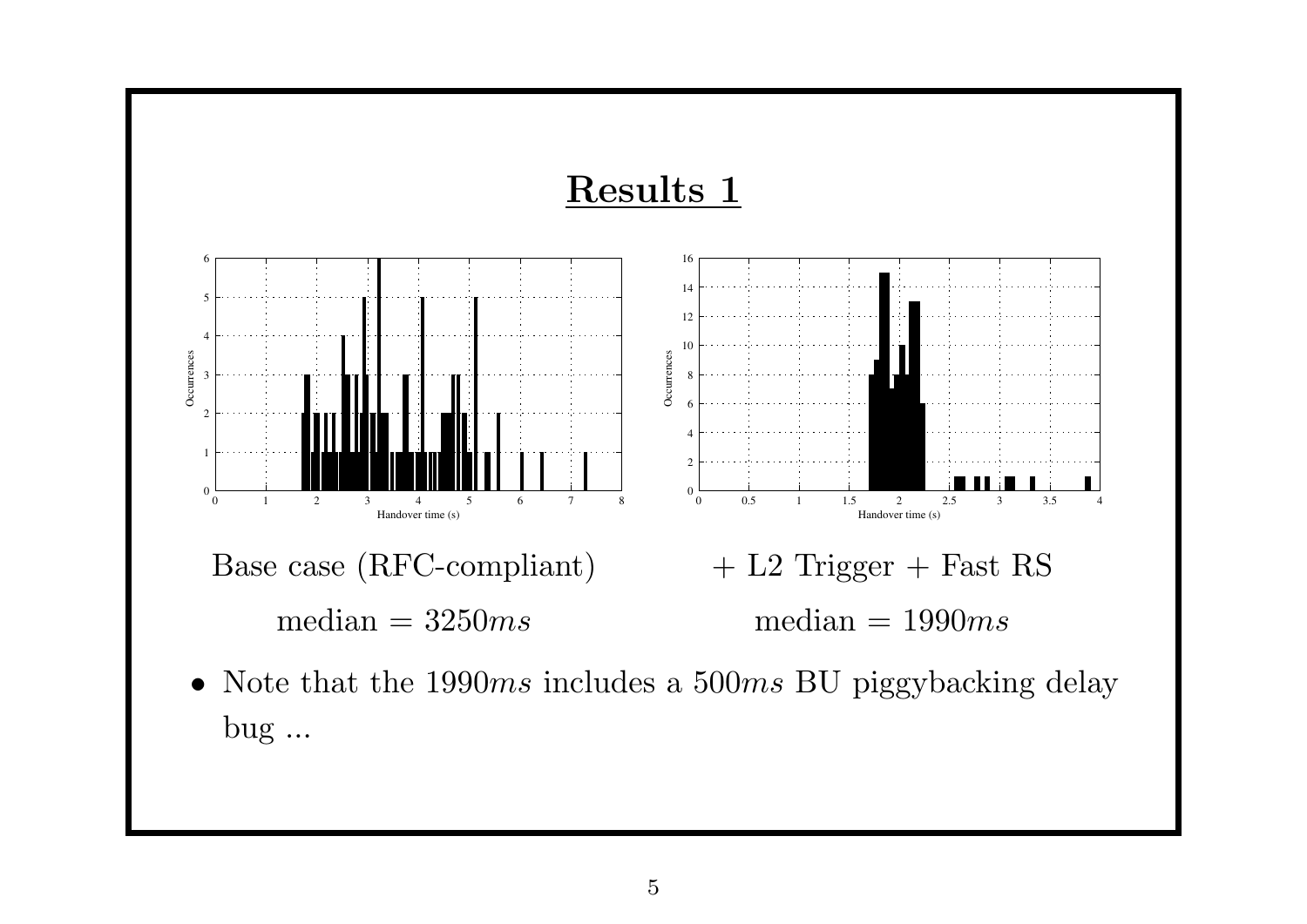